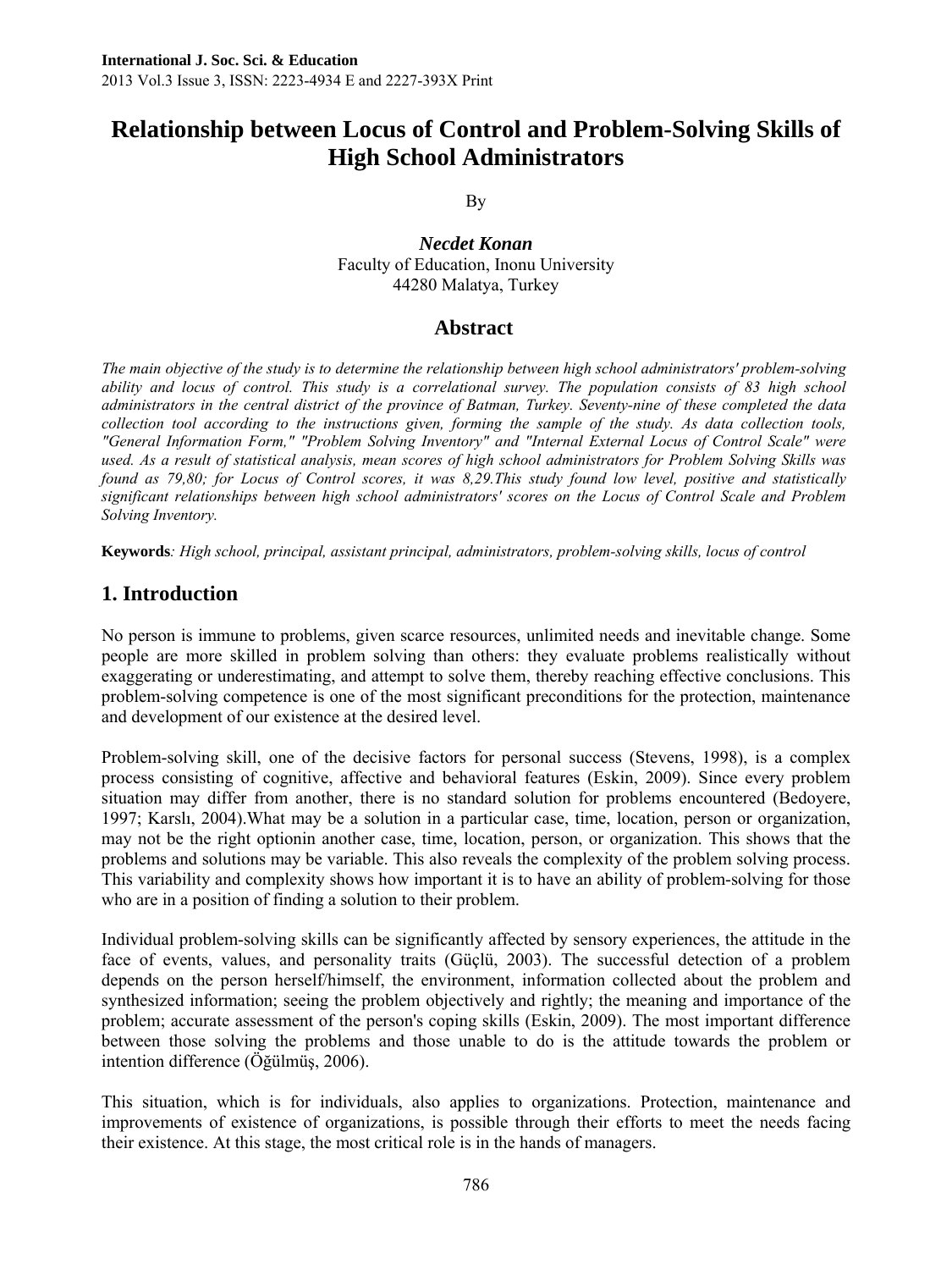As in almost every organization, in schools there are many personal, professional and institutional problems. In solving these problems, school principals face the greatest responsibility. The principal is the person mainly responsible for realizing the success of the school in terms of reaching its goals. In fulfilling this important responsibility, some personality traits and competencies have a role. One of them is the "locus of control" trend, and the other is "problem-solving skills."

Locus of Control, taken as a personality attribute, is a tendency to perceive events affecting oneself as being either due to one's own abilities, characteristics or the consequences of one's actions, or due to chance, fate and powers beyond one's control. People who believe that events which affect them are under their own control are called "internals," whereas those who believe the events to be under the control of powers apart from themselves are called "externals" (Rotter, 1966). Problem-Solving Skills can be described as the capacity to solve the problem faced and achieve the desired results.

A large number of individual studies have been conducted in different countries to determine the relationship between problem-solving skills and locus of control of school administrators, taking the variables separately or with other variables.Some of these studies examined only school administrators' problem-solving ability(Ada, Dilekmen, Alver&Seçer, 2010; Akça&Yaman, 2009; Güçlü, 2003; Kayıkçı, 2007; Kurt, 2009; Sadıkoğlu, 2007; Sevgi, 2004; Siedner, 2004; Van Woert, 2000).In addition, there are studies examining the relationships between school administrators' problem-solving skills and thinking styles (Altuntas, 2008), instructional leadership behaviors and decision making strategies(Arın, 2006), leadership behaviors (Ulger, 2003), anxiety levels (Bozkulak, 2010), job satisfaction (Eves, 2008), burnout level (Kösterelioğlu, 2007) and effect on student achievement (Drummond, 2000). Similar studies exist for school administrators' locus of control.Studies done by Dilekmen, Alver, Ada &Akcay (2009), Turkoglu (2007) aim to determine solely school administrators' locus of control levels. In addition, there are studies examining the relationships among school administrators' locus of control and burnout(Arlotto, 2002; Dibekoğlu, 2006; Ozdemir, 2009), job satisfaction (Armstrong, 2001) and selfesteem levels (Yerebakan, 2007).

However, we have not found any similar research aiming to determine the relationship between the locus of control and problem-solving skills of high school administrators.

Problem-solving ability and locus of control tendency are characteristics that can affect the efficiency and effectiveness of school administrators. For this reason, it is significant to determine school administrators' problem-solving abilities and locus of control tendencies, and also to determine the relationship between them. In light of this focus, this study is distinctive, unique and significant.

## *Purpose*

The main purpose of this study is to determine the relationship between high school administrators' problem-solving ability and locus of control tendency.

# **2. Method**

This study is a correlational survey. The study population, from the province of Batman, Turkey, consists of 23 principals, 49 vice-principals and 11 chief vice-principals; in total 83 high school administrators. Of these, 79 completed the data collection tool according to the instructions given, thus forming the sample of the study.

#### *Data Collection Tool*

The research data collection tool consists of three parts. In the first part, we used a Personal Information Form to collect personal information from high school administrators. In the second part, we used a 29 item Internal-External Locus of Control Scale (IE LOC Scale) to determine the level of internal and external locus of control. The scale was originally developed by Rotter (1966) and adapted to Turkish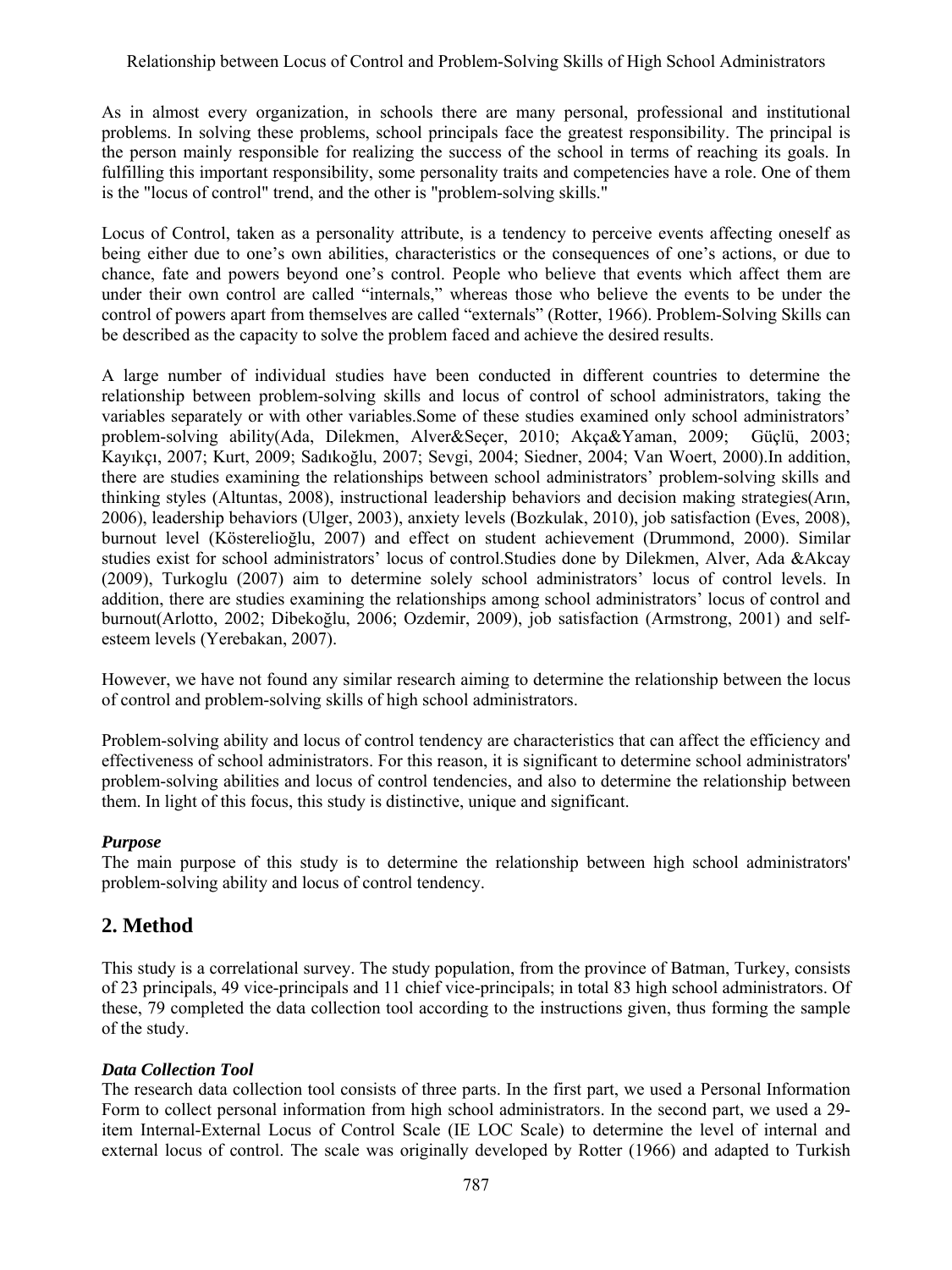#### Necdet Konan

language and culture by Dağ (1991) with adequate validity and reliability proofs. In the third part, we used a 35-item Problem Solving Inventory to determine the problem-solving ability level of the high school administrators. The inventory was originally developed by P.P. Heppner and C.H. Petersen (1982) and adapted to Turkish language and culture by Şahin, Şahin and Heppner (1993), with adequate validity and reliability proofs.

#### *Data Analysis*

In order to examine the scores of the high school administrators on the Problem-Solving Inventory and Internal-External Locus of Control Scale in terms of branch, most recently completed education, task title and total service time in that position, we used independent samples t-tests. We also used one-way ANOVA for independent samples to examine the effect of the total service time variable. The Pearson Correlation Coefficient Significance Test was used to determine the relationship between high school administrators' levels of internal/external locus of control and their problem-solving skill levels.

# **3. Findings**

The findings of this research are as follows:

The high school administrators' problem-solving skill scores did not indicate any statistically significant difference when sorted by most recent completed educational institution, total time in the teaching profession, task title or total service time in task. High school administrators' problem solving skills scores  $[t (77) = 2593, p < .05]$  did indicate significant difference only in terms of branch variable. It was determined that the average scores of the administrators' problem-solving skills whose branch was numerical ( $\bar{X}$  = 86.64) were higher than those in the social sciences branch ( $\bar{X}$  = 76.63). The high school administrators' problem-solving skill scores ranged from a minimum of 42 to a maximum of 116 points. The mean scores of problem-solving skills of high school administrators' were 79.80.

The high school administrators' locus of control scores did not indicate statistically significant difference in terms of the last completed education institution, the total time in the teaching profession, or total service time in task. The high school administrators' locus of control scores ranged from a minimum of 2 to a maximum of 16 points. The mean score of the high school administrators' locus of control was 8.29.

According to the results of significance tests for the Pearson Correlation Coefficient Significance Test, which was performed in order to determine the relationship level between problem solving skills and internal-external locus of control for the high school administrators, there is a positive, significant and low level relationship ( $r = .294$ ,  $p \le 0.01$ ) between the scores of problem-solving skills and locus of control inventories.

## **4. Discussion and Conclusion**

As a result of this research, we found that the problem-solving skill scores of high school administrators' indicate no significant difference in terms of the most recent completed educational institution, the total time in the teaching profession, task title or total service time in task. The finding that there is no significant difference between scores of the problem solving skills of school administrators in terms of the most recent completed educational institution is in line with the finding of the research done by Kayıkçı (2007). The finding that there is no significant difference between scores of problem solving skills of the school administrators in terms of total service time in teaching profession is in line with the findings of similar studies (Ada, Dilekmen, Alver&Seçer, 2010; Güçlü, 2003; Arın, 2006). The finding that there is no significant difference between scores of problem solving skills of school administrators in terms of total service time in task title (administration) supports the findings of the studies carried out by Ada, Dilekmen, Alver and Seçer (2010), Akça and Yaman (2009), Altuntaş (2008), Arın (2006), Bozkulak (2010), Eves (2008), Güçlü (2003), Kayıkçı (2007) and Kösterelioğlu (2007).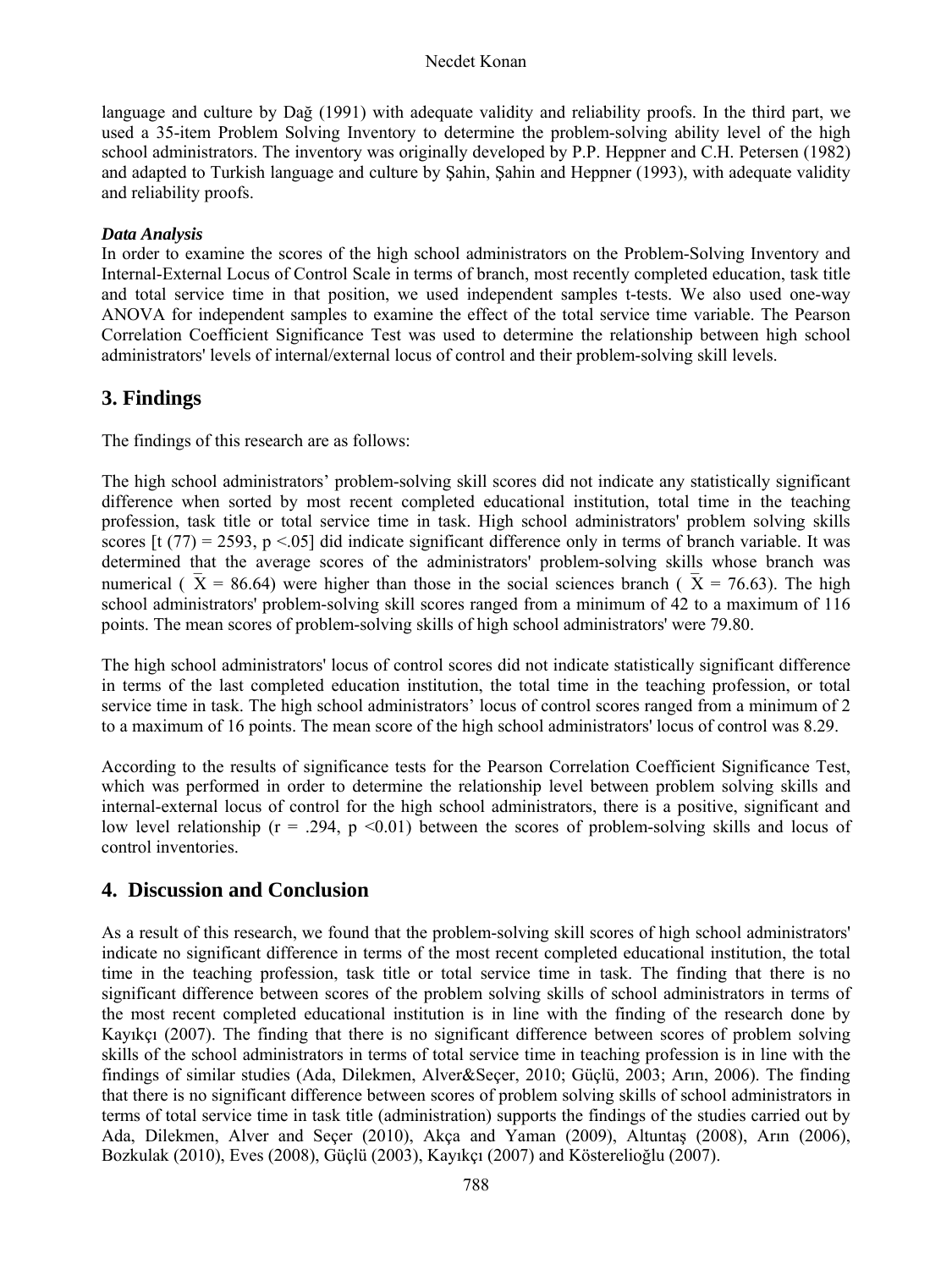As similar studies indicate, school administrators' problem-solving skill scores are not correlated in statistically significant ways with the most recent completed educational institution, the total time in the teaching profession, task title or total service time in task. In another words, school administrators' problem-solving skill is independent from these variables. It can be concluded therefore that these specifications do not impose any limitations on school administrators' problem-solving skill. In addition, this finding indicates that any school administrator can improve his or her problem-solving skill regardless of the most recent completed educational institution, the total time in the teaching profession, task title or total service time in task.

The high school administrators' problem-solving skills scores  $\left[\frac{t(77)}{2}\right]$  = 2593, p < 05] indicate statistically significant difference in terms of only branch variable. It was found that the average scores of school administrators whose branches were numerical ( $X = 86.64$ ) were higher than those of administrators whose branches were social sciences ( $\overline{X} = 76.63$ ). A possible reason for this is that phenomena in the natural sciences are more often viewed as having cause-effect relationships when compared to the social sciences. Thus, the average scores of school administrators whose branches were numerical were statistically higher than those of administrators whose branches were in the social sciences. On the other hand, there are also a few studies (Akça & Yaman 2009; Altuntaş, 2008; Eves, 2008; Kösterelioğlu, 2007) positing no difference between branch and the problem-solving skill scores of high school administrators.

At the same time, it was found that the locus of control scores of the high school administrators indicated no significant difference in terms of the most recent completed educational institution, the total time in the teaching profession, task title and total service time in task. These results are in line with the results of different studies. For example, school administrators' locus of control scores show no significant difference in terms of branch (Özdemir, 2009; Yerekaban, 2007); in terms of total service time in teaching profession (Yerekaban, 2007); in terms of task title (Dibekoğlu, 2006) and in terms of total service time in task (Dibekoğlu, 2006; Dilekmen, Alver, Ada & Akçay, 2009; Yerebakan, 2007).As similar studies indicate, school administrators' locus of control scores are not correlated in statistically significant ways with the most recently completed educational institution, the total time in the teaching profession, task title or total service time in task. In another words, school administrators' locus of control is independent from these variables.

Problem-Solving Inventory score limits are between 32 and 192. The average point value of the inventory is 80. Values above the average show a perception that the person is not proficient in problem-solving skills, whereas values below the average show that the person is proficient in problem-solving skills (Akça & Yaman, 2009; Tokat, Kara & Ülkgün, 2007). The high school administrators' problem-solving skills scores ranged from 42 to 116. The mean score of the problem-solving skills of the high school administrators was determined to be 79.80. This result indicated that the perception of administrators related to problem-solving skills was on the average.

Rooter's Internal-External Locus of Control Scale scores range from 0 to 23 points, and higher scores indicate a higher belief in external locus of control. However, some studies (Akça & Yaman, 2009; Çolak, 2006; Saracaloğlu, Serin & Bozkurt, 2005; Sulu, 2007; Tokat, Kara & Ülkgün, 2007) suggest that 0-11 points indicate internal locus of control and 12-23 points indicate external locus of control. The high school administrators' locus of control scores ranged from a minimum of 2 to a maximum of 16 points. The mean score in locus of control was 8.29 for the high school administrators. This average indicates that the high school administrators are more inclined to have an internal locus of control.

Between the scores of the high school administrators' problem solving skills and those of locus of control scale, we found a low level, positive and significant correlation  $(r = .294, p < 0.01)$ . Accordingly, it can be said that the higher the perception concerning high school administrators' problem-solving skills, the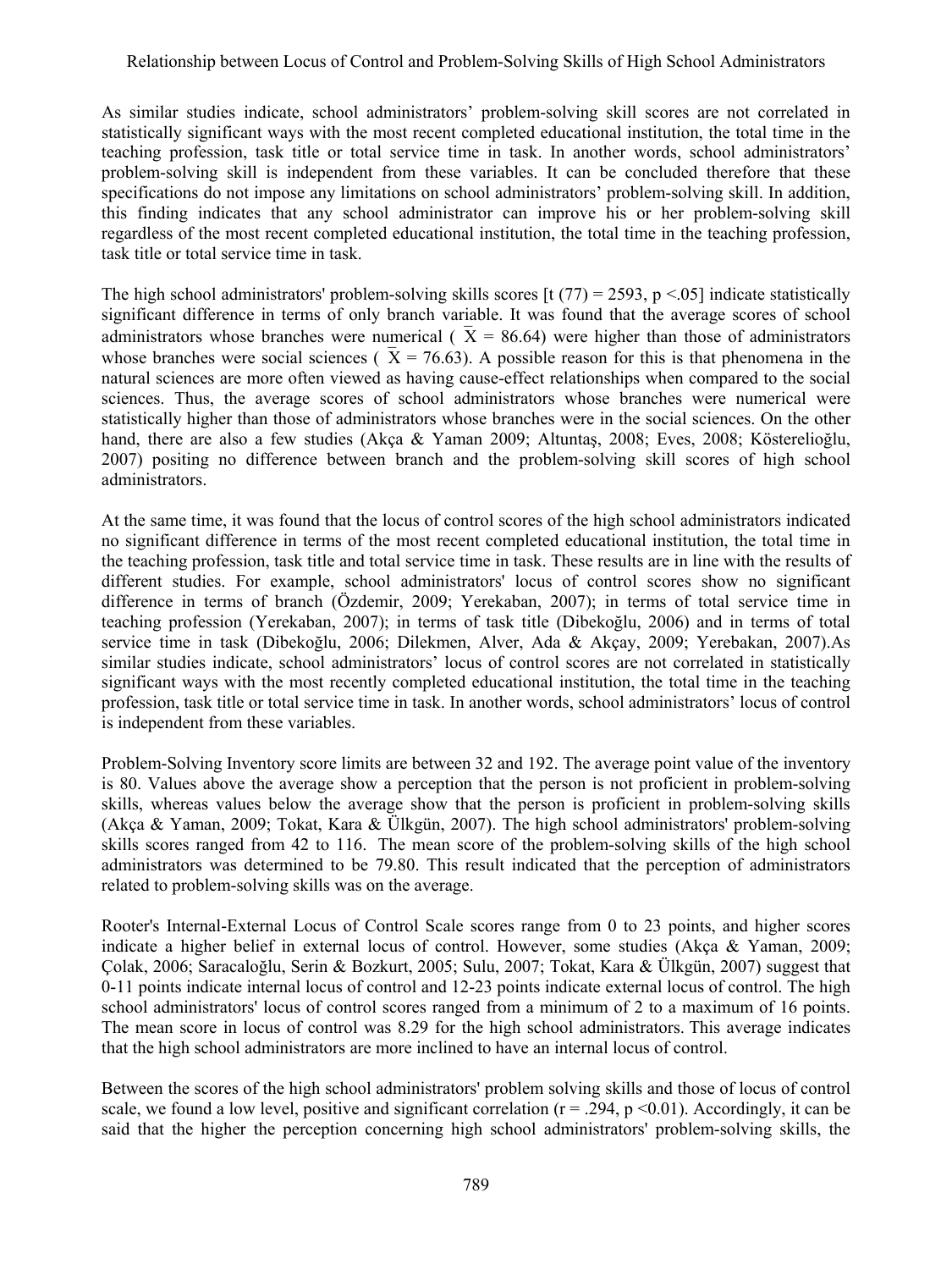higher the tendency of having an internal locus of control. Similar results were found in studies targeting different age groups and education level.

Many studies have been done to determine the relationship between the problem-solving skills and locus of control of students, from primary school students to graduate students at different ages and education levels, as well as of teachers and school administrators. Some studies found a positive relationship between problem solving skill and locus of control for primary school students (Derin, 2006; Serin & Derin, 2008), adolescents (Aydın, 1999), nursing students (Günüşen & Üstün, 2011; Ulupınar, 1997), university students (Bilgin, 2010; Yalçın, Tetik, & Açıkgöz, 2010;.Malki, 1998; Johnson, & Killmann, 1975) and graduate students (Saracaloğlu, Serin, & Bozkurt, 2005); primary school teachers (Bozkurt N., Serin O. & Emran B. (2004); school administrators (Akça, F. & Yaman, B. (2009) and educational administrators (Bağlum, O. K. (2000).

As supported by the above-mentioned studies, the higher the perception of competency concerning problem-solving ability, the higher the tendency towards an internal locus of control. Similarly, the lower the perception of competency concerning problem-solving ability, the higher the tendency towards an external locus of control.

In light of this basic result, if one's perception of one's own competency for problem-solving ability increases, one may be expected to have or develop an internal locus of control. It is likely that high school administrators with high perceptions of problem solving skills and internal locus of control do what they are expected to do. To ensure this situation, as a starting point, a school can enhance its high school administrators' perception of their own competency in problem-solving ability. For this purpose, first of all, high school administrators having high and low level problem-solving skill should be identified using qualitative researches, and the reasons why they perceive themselves inadequate in terms of problem solving must be revealed. Then, in the light of these findings, administrators should be presented with opportunities to develop problem-solving skills, including trainings such as seminars, courses, and workshops.

# **References**

- Ada, Ş., Dilekmen, M., Alver, B. & Seçer, İ. (2010). İlk ve ortaöğretim okul yöneticilerinin problem çözme becerilerinin çeşitli değişkenler açısından incelenmesi [Examining Problem Solving Skills of Primary and Secondary School Principals by Some Variables]. *Kuram ve Uygulamada Eğitim Yönetimi [Educational Administration: Theory and Practice], 16 (2),* 153-166.
- Akça, F. & Yaman, B. (2009). Okul yöneticilerinin problem çözme davranışlarını etkileyen faktörleri incelemeye yönelik bir çalışma [A study on the examination of the factors affecting the problemsolving behaviors of school directors*], Kastamonu Education Journal, 17*(3), 767-780.
- Altuntaş, E. A. (2008). *Okul yöneticilerinin düşünme stilleri ile problem çözme becerileri arasındaki ilişki*[The relationship between thinking styles and problem solving ability of school administrators]Unpublished master's thesis. Gaziosmanpaşa Üniversitesi, Sosyal Bilimler Enstitüsü, Tokat.
- Arın, A. (2006). *Lise yöneticilerinin öğretim liderliği davranışları ile kullandıkları karar verme stratejileri ve problem çözme becerileri arasındaki ilişki düzeyi*[A study of relationship between instructional leadership and decision making and problem solving strategies of secondary school principals] Unpublished master's thesis. Eskişehir Osmangazi Üniversitesi Sosyal Bilimler Enstitüsü.
- Arlotto, G. P. (2002). A structural equation modeling analysis of the direct and indirect effects of locus of control and empowerment on burnout in high school principals. The George Washington University.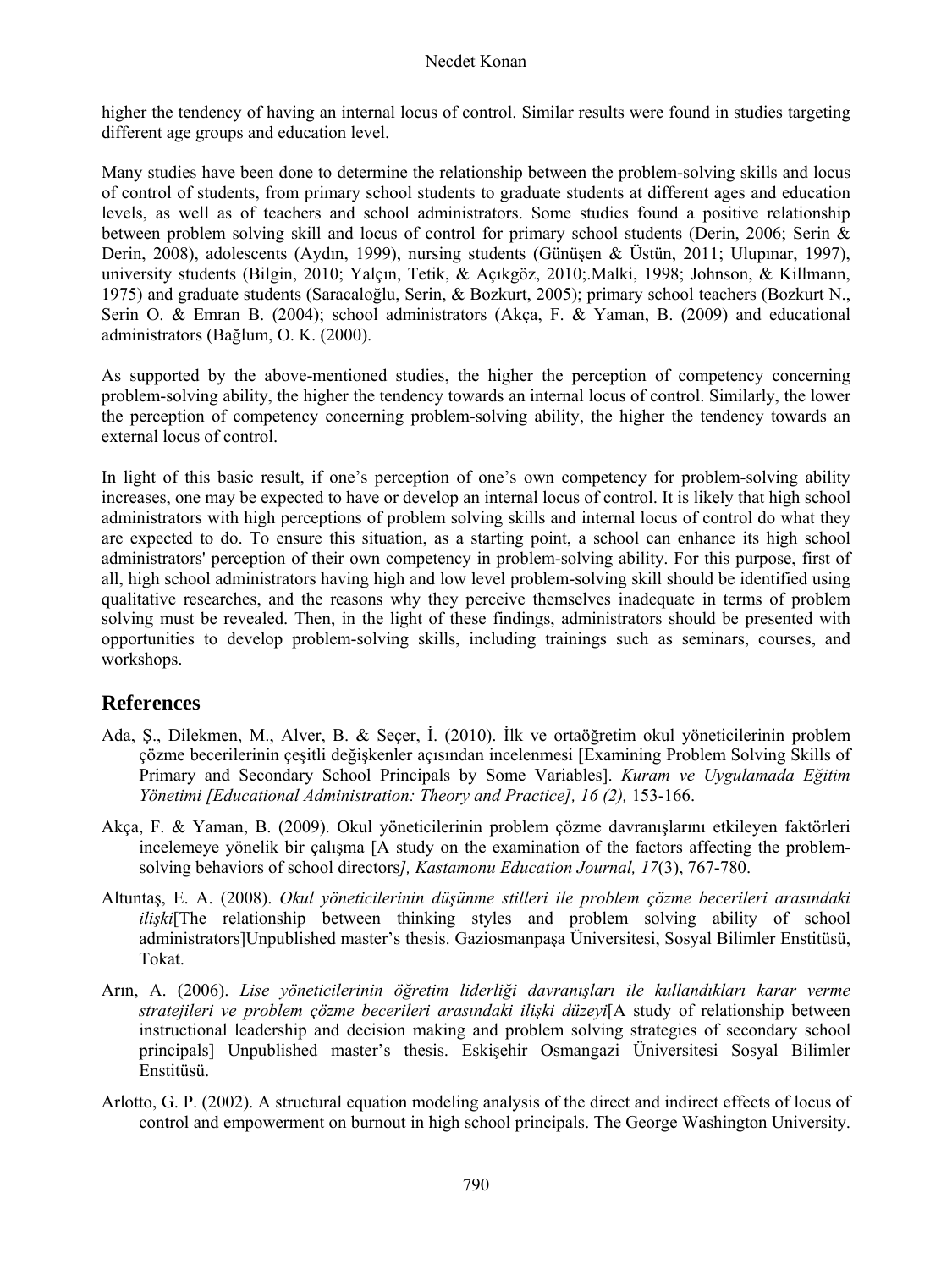Relationship between Locus of Control and Problem-Solving Skills of High School Administrators

ProQuest Dissertations and Theses. Retrieved from http://search.proquest.com/ docview/ 305525776?accountid=16268. (305525776).

- Armstrong, B. C. (2001). School size as a factor in the job satisfaction and locus of control of high school principals in Missouri. University of Kansas.ProQuest Dissertations and Theses. Retrieved from http://search.proquest.com/docview/304698013?accountid=16268. (304698013).
- Aydın, Ö. (1999). *Denetim odağı farklı olan ergenlerin problem çözme becerilerinin karşılaştırılması*[A Comparison for problem solving skills of adolescents who differs the locus of control] Unpublished master's thesis. Erzurum Üniversitesi, Sosyal Bilimler Enstitüsü.
- Bağlum, O. K. (2000). *Eğitim yöneticilerinde sorun çözme ve denetim odağı ilişkisi*[Relationship between problem solving and locus of control of educational administrators]Unpublished doctoral dissertation. Ankara Üniversitesi Sosyal Bilimler Enstitüsü.
- Bedoyere, Q. (1997). Sorun Çözme Teknikleri [Managing people and problems] (Çev.: Doğan Şahiner), Rota Yayın Yapım Tanıtım, İstanbul.
- Bilgin, A. (2010). *Üniversite öğrencilerinin çeşitli değişkenlere ve denetim odağına göre problem çözme beceri algıları*[Problem- solving skills perceptions of the university students according to different variants and locus of control] (Unpublished master's thesis). Marmara Üniversitesi Eğitim Bilimleri Enstitüsü, İstanbul.
- Bozkulak, P. B. (2010). *Okul yöneticilerinin problem çözme becerileri ve kaygı düzeyleri arasındaki ilişki*[The relationship between problem solving abilities and anxiety levels of school managers] (Unpublished master's thesis). Maltepe Üniversitesi Sosyal Bilimler Enstitüsü, İstanbul.
- Bozkurt N., Serin O. &Emran B. (2004). İlköğretim birinci kademe öğretmenlerinin problem çözme becerileri, iletişim becerileri ve denetim odağı düzeylerinin karşılaştırmalı olarak incelenmesi [Comparatively Examining Primary School Teachers' Problem Solving Ability, Communication Competency and Locus of Control Levels ]. *XII. Eğitim Bilimleri Kongresi Bildirileri*, Gazi Üniversitesi Eğitim Bilimleri Enstitüsü, Ankara, Cilt II, 1373-1392.
- Çolak, E. (2006). Meslek lisesi makine bölümü öğretmenlerinin denetim odaklarının medeni durum, yaş, anne ve babanın eğitim düzeyi değişkenleri açısından incelenmesi kişi [Examining of teachers' locus of control in machinery program of vocational school in terms of marital status, age, education level of parents]. *Yeditepe Üniversitesi Eğitim Fakültesi Dergisi, Edu7, 2*(1), 1-14.
- Dağ, İ. (1991). Rotter'in iç-dış kontrol odağı ölçeği (RİDKOÖ)nin üniversite öğrencileri için güvenirliği ve geçerliği [The validity and reliability of Rotter's internal-external locus of control for university students]. *Psikoloji Dergisi.7*(26), 10-16.
- Derin, R. (2006). *İlköğretim 8. sınıf öğrencilerinin problem çözme becerileri ve denetim odağı düzeyleri ile akademik başarıları arasındaki ilişki (İzmir il örneklemi)*[The relationship between academically achievements, locus of control levels and problem solving skills of primary school eight class students (İzmir city sample)]. (Unpublished master's thesis). Dokuz Eylül Üniversitesi Eğitim Bilimleri Enstitüsü, İzmir.
- Dibekoğlu, Z. (2006). *Okul yöneticilerinin denetim odaklarına göre tükenmişlik düzeyleri (Sakarya ili örneği)*[The level of burnout of principals in terms of locus of control] (Unpublished master's thesis).Sakarya Üniversitesi, Sosyal Bilimler Enstitüsü.
- Dilekmen, M., Alver, B., Ada, Ş., & Akçay, K. (2009).İlk ve ortaöğretim okul yöneticilerinin iç-dış kontrol odakları [Internal-external locus of control for elementary and secondary school principals]. *Abant İzzet Baysal Üniversitesi Dergisi, 9*(1), 127-136.
- Drummond, I. R. (2000). Chicago public schools principals' perceptions on the effectiveness of the school-based problem-solving model on student success. Northern Illinois University.ProQuest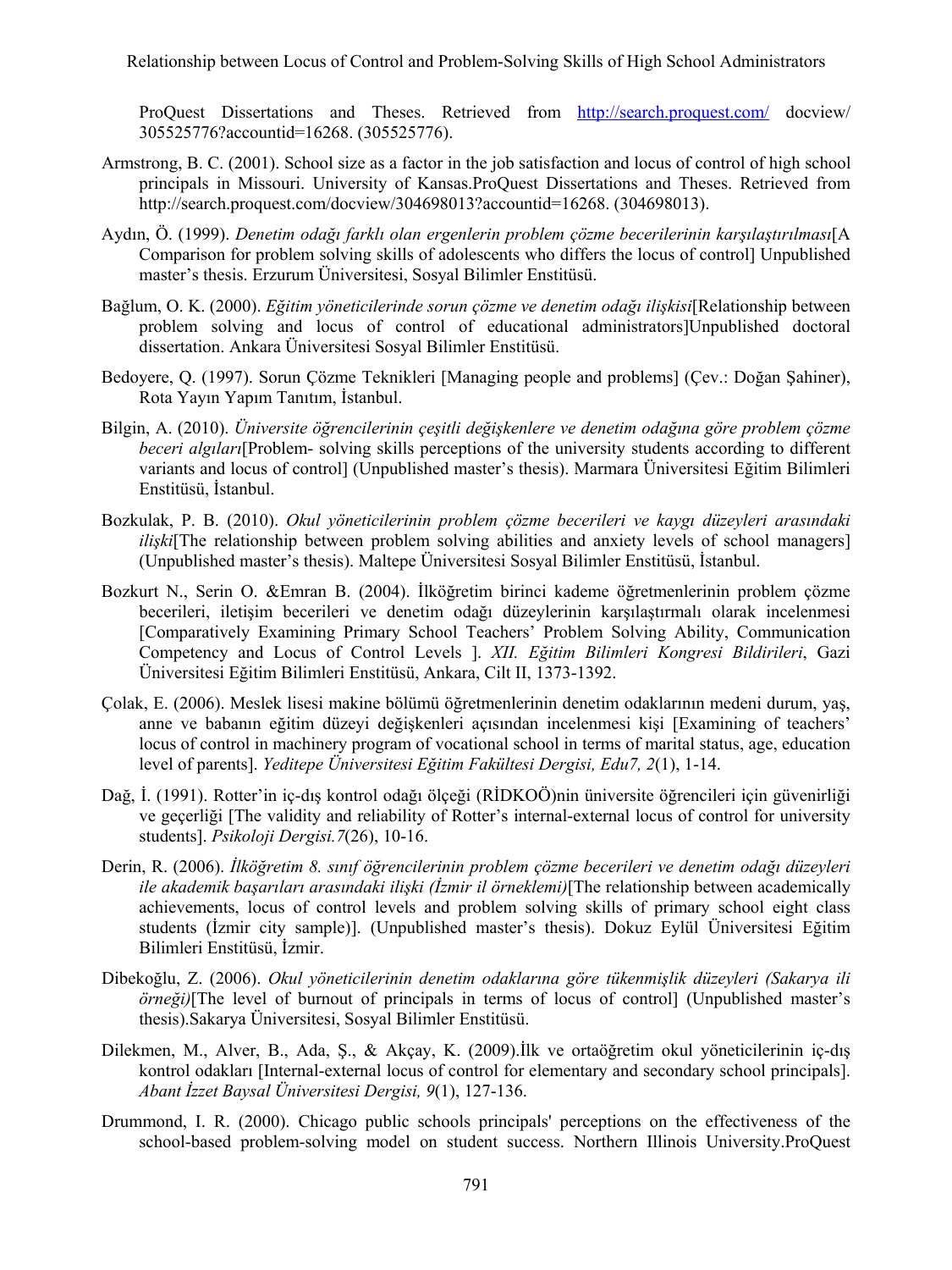Dissertations and Theses.Retrieved from http://search.proquest.com/docview/ 304612813? accountid=16268. (304612813).

- Eskin, M. (2009). Sorun Çözme Terapisi, [Problem Solving Therapy]. HYB Basım Yayın, Ankara.
- Eves, S. (2008). *Okul yöneticilerinin iş doyumları ile problem çözme becerileri arasındaki ilişki*[The relationship between the job satisfaction and problem solving skills of school administrators] (Unpublished master's thesis). Gaziosmanpaşa Üniversitesi, Sosyal Bilimler Enstitüsü, Tokat.
- Güçlü, N. (2003). Lise müdürlerinin problem çözme becerileri [Problem Solving Skills of High School Principals]. *Milli Eğitim Dergisi*, *160*, 272-300.
- Günüşen, N. P. & Üstün, B. (2011). Hemşirelik öğrencilerinin problem çözme beceri düzeyleri ile kontrol odağı arasındaki ilişki [The Relationship Between Problem Solving Skills Levels and Locus of Control in Nursing Students],*Dokuz Eylül Üniversitesi Hemşirelik Yüksekokulu Elektronik Dergisi, 4* (2), 72-77.
- Heppner. P. P. & Petersen, C. H. (1982). The development and implications of a personal problem solving inventory, *Journal of Counseling Psychology,29*(1), 66-75.
- Johnson, B.K & Killmann, P.R. (1975). Locus of control and perceived confidence in problem solving abilities. *Journal of Clinical Psychology*, *31*(1), 54-56.
- Karslı, M.D. (2004). Yönetsel Etkililik [Managerial Effectiveness] (2.Baskı), Pegem A Yayınları, Ankara.
- Kayıkçı, H. (2007). *Müfredat laboratuvar ilköğretim okulu yöneticilerinin problem çözme yaklaşımları*[Problem solving approaches of the managers of primary curriculum laboratory schools] (Unpublished master's thesis). Yeditepe Üniversitesi Sosyal Bilimler Enstitüsü, İstanbul.
- Kösterelioğlu, M.A. (2007). *Okul yöneticilerinin problem çözme becerileri ve tükenmişlik düzeyleri arasındaki ilişki*[Relation between the levels of problem solving skills and burnout of school administrators] (Unpublished master's thesis). Abant İzzet Baysal Üniversitesi Sosyal Bilimler Enstitüsü, Bolu.
- Kurt, T. (2009). *İlköğretim yöneticilerinin problem çözme yeterliliği*[Problem solving sufficiency of primary school principals] (Unpublished master's thesis). Yeditepe Üniversitesi Sosyal Bilimler Enstitüsü, İstanbul.
- Main, E. D. (1990). The relation of locus-of-control orientations of sixth-grade students to problem solving performance on a physical science laboratory task. University of Florida. ProQuest Dissertations and Theses. Retrieved from http://search.proquest.com/docview/303865061? accountid=16268. (303865061).
- Malki, R. (1998). *Davranışlarda iç-dış kontrol odağı ile ruh sağlığı arasındaki ilişkinin incelenmesi*[Examining the relationship between internal-external locus of control and mental health] (Unpublished master's thesis). Ege Üniversitesi, Sosyal Bilimler Enstitüsü, İzmir.
- Öğülmüş, S. (2006). Kişilerarası Sorun Çözme Becerileri ve Eğitimi [Interpersonal Problem Solving Competency and Training] (3. Basım), Nobel Yayınları, Ankara.
- Özdemir, E. (2009). *Okul yöneticilerinin denetim odaklarına göre tükenmişlik düzeyleri*[Burnout levels of school administrators in relation to locus of control] (Unpublished master's thesis).Maltepe Üniversitesi Sosyal Bilimler Enstitüsü, İstanbul.
- Peszat, M. J. (1988). The influence of locus of control on the problem-solving abilities of student nurses. University of Calgary (Canada).ProQuest Dissertations and Theses. Retrieved from http://search.proquest.com/docview/303662335?accountid=16268. (303662335).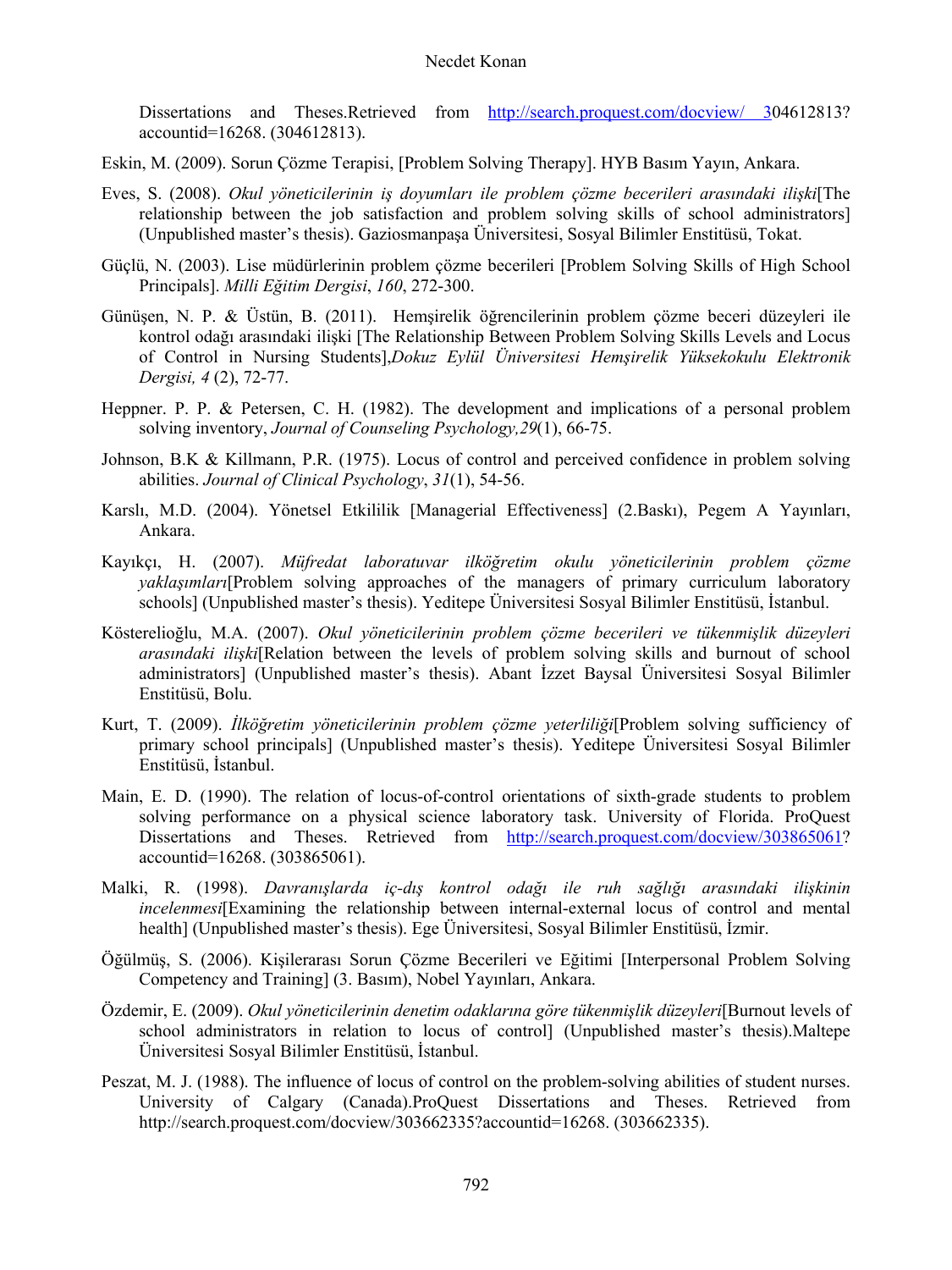Relationship between Locus of Control and Problem-Solving Skills of High School Administrators

- Rotter, J. B. (1966). Generalized expectancies for internal versus external control of reinforcement. *Psychological Monographs, 80* (Whole No. 609), 1-28.
- Sadıkoğlu, P. (2007). *Endüstri meslek lisesi yöneticilerinin problem çözme yeterlilikleri* [The adequacy of the directors of industrial vocational schools to solve problems] (Unpublished master's thesis). Beykent Üniversitesi Sosyal Bilimler Enstitüsü, İstanbul.
- Saracaloğlu, A. S., Serin, O. & Bozkurt, N. (2005). Eğitim bilimleri enstitüsü lisansüstü öğrencilerinin problem çözme ve denetim odağı düzeylerinin bazı değişkenler açısından incelenmesi [Examining the level of problem solving and locus of control in terms of some variables, of postgraduate students in educational sciences institute]. *Buca Eğitim Fakültesi Dergisi*, 17, 237-242.
- Serin, N., B. & Derin, R. (2008). İlköğretim öğrencilerinin kişilerarası problem çözme becerisi algıları ve denetim odağı düzeylerini etkileyen faktörler[The factors affecting primary school students' perceptions of interpersonal problem solving skills and the levels of locus of control],*Uluslararası İnsan Bilimleri Dergisi, 5*(1),1-18.
- Sevgi, M. (2004). *İlköğretim okulu ve lise yöneticilerinin sorun çözmeye ilişkin tutumları*[Primary school and high school principals' attitudes towards problem solving] (Unpublished master's thesis). Abant İzzet Baysal Üniversitesi, Sosyal Bilimler Enstitüsü, Bolu.
- Siedner, L. (2004). Expert problem-solving by new principals within the context of low-performing urban schools: A study of new principals' perceptions of their problem understanding and problem-solving and the role disposition plays in re-culturing low-performing urban schools. The University of Connecticut. ProQuest Dissertations and Theses. Retrieved from http://search.proquest.com/ docview/305210509?accountid=16268. (305210509).
- Stevens, M. (1998). Daha İyi Nasıl… Sorun Çözümleme [How to be a better… problem solver] (Çev.: Ali Çimen), Timaş Yayınları, İstanbul.
- Sulu, H. (2007). *Resmi ve özel ilköğretim okullarında çalışan öğretmenlerin iş tatminleri ile denetim odağı arasındaki ilişkinin incelenmesi*[The investigation of the relation between the job satisfaction of the teachers who work in private and state primary schools and the control focus.](Unpublished master's thesis).İstanbul Üniversitesi, Sosyal Bilimler Enstitüsü.
- Şahin, N., Şahin, N. H. &Heppner, P.P. (1993). Psychometric properties of the Problem Solving Inventory in a group of Turkish university students. *Cognitive Therapy and Research, 17*(4), 379- 396.
- Tokat, B., Kara, H. &Ülkgün, N. (2007). Yöneticilerin sorun çözme yetenekleri ve kontrol odağının belirlenmesi: DPÜ örneği [Problem solving proficiency of managers and determining the locus of control: DPU Case study]. *Akademik Bakış Uluslararası Hakemli Sosyal Bilimler E-Dergisi.* İktisat ve Girişimcilik Üniversitesi – Türk Dünyası Kırgız – Türk Sosyal Bilimler Enstitüsü Celalabat – KIRGIZİSTAN, 11, 1-11.
- Turner, A. L. (1980). Problem solving training: Effects on problem solving skills, achievement, attrition, and locus of control of black, freshmen students. Temple University. ProQuest Dissertations and Theses. Retrieved from http://search.proquest.com/docview/303067388?accountid=16268. (303067388).
- Türkoğlu, E. (2007). *Türk Alman okul yöneticilerinin denetim odağı boyutunda farklı değişkenler açısından karşılaştırılması* [A comparative study of the Turkish and German school administrators on locus of control] (Unpublished master's thesis).Gaziosmanpaşa Üniversitesi, Sosyal Bilimler Enstitüsü, Tokat.
- Ulupınar, S. (1997). *Hemşirelik eğitiminin öğrencilerin sorun çözme becerilerine etkisi*[Effects of nursing education on nursing student's problem-solving skills] (Unpublished doctoral dissertation).İstanbul Üniversitesi, Sağlık Bilimleri Enstitüsü.